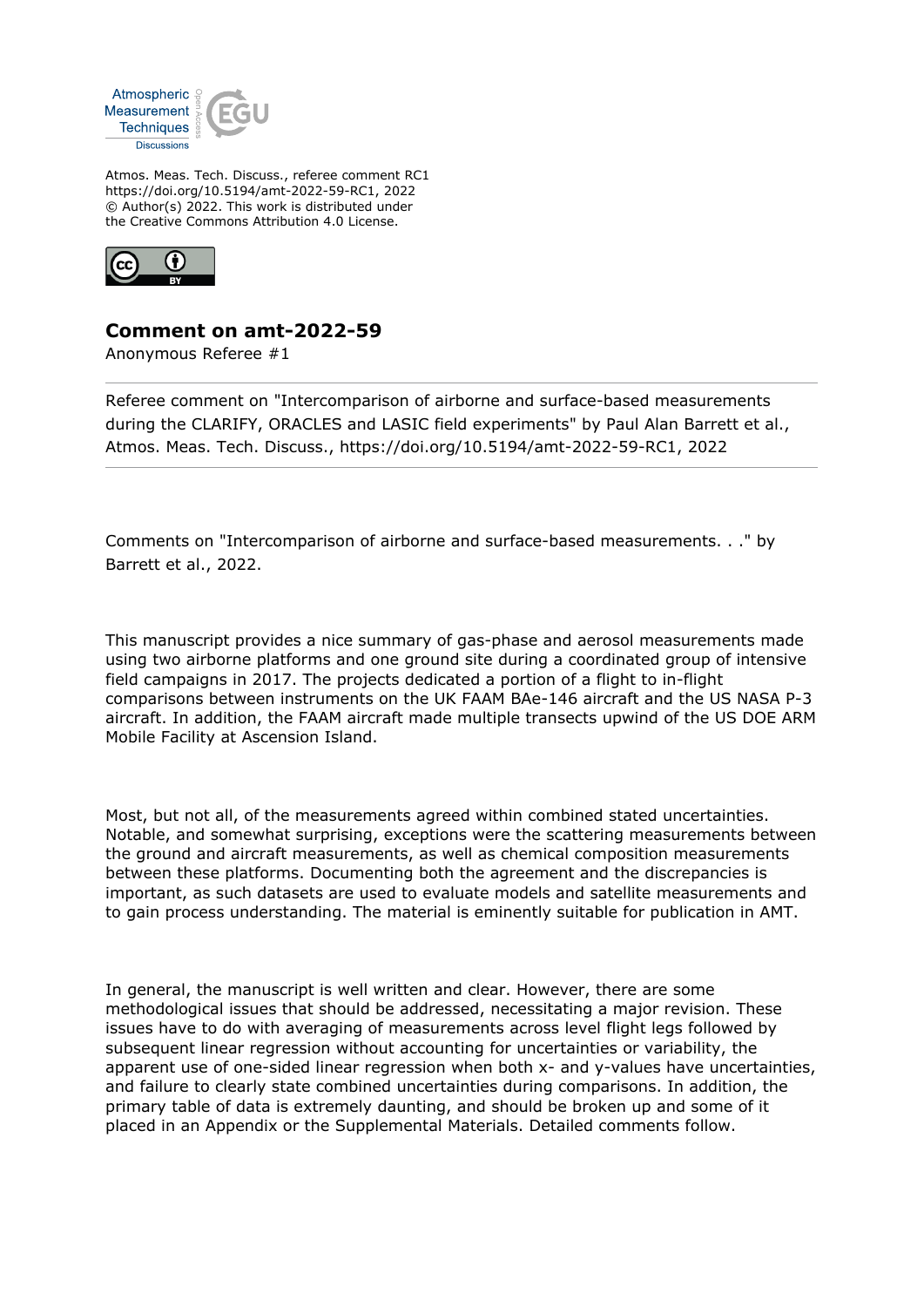Major comments:

1) The comparisons between the various instruments are based primarily on linear regression against mean values from long periods of flight. There are several problems with this approach:

 a) The uncertainties quoted are for each instrument's inherent response time as installed in the aircraft. Yet averaging together many minutes of data will result in reduced uncertainties (if the same population is being randomly sampled). One would expect better agreement than the stated raw instrument uncertainties for such averaged data.

 b) Regression should be applied using the highest time resolution data possible, rather than to just a few average values from these different "runs". A quick example: if there were only two "runs", using this manuscript's approach there would be only two values, and regression would be a perfect fit to the two data points. The agreement between instruments should be based on the highest resolution data reported, to which the stated uncertainties apply. If one were to fit to averaged values, uncertainties must be adjusted and accounted for in the regression. It would be very interesting to see the regression from the large dynamic range covered in the profile of the two aircraft; this would be a nice way to rigorously compare instruments in a challenging environment.

 c) The linear regressions appear to use one-sided least-squares fits. Because there are uncertainties in both x and y parameters, a 2-sided regression, such as orthogonal distance regression, should be used to determine slopes and intercepts. Further, the regressions should account for the uncertainties in each parameter, whether averaged or not.

2) Most of the data are presented in Table 3, which is so large as to be completely unwieldy and is extraordinarily difficult to read because it spans multiple pages. Generally it is much preferable to show data graphically. Instead of Table 3, I recommend a series of graphs of the key data that are discussed and analyzed (at their native resolution). For example, a plot of extinction coefficient for the two airborne platforms could be shown with all of the data covering the full dynamic range, with points perhaps colored by the run type (BL, FT, etc.). It may be most effective to use log-log plots to show the range of values clearly. The numerical values in Table 3 could go into an appendix or the supplemental materials, hopefully in a more compact format.

3) There is extensive discussion of aerosol number concentration and effective radius. However, aerosol mass is extremely important as it is the parameter most often carried in models. Thus it would be very useful to compare integrated volume from the different size distribution instruments. I would suggest that Fig. 6 be converted to 6 panels, with a, b, and c showing, on a linear y-scale, the number concentration comparisons, and panel d, e, and f showing the volume concentrations on a linear panel. A log-log scale with almost 9 orders of magnitude on the y-axis can hide so much detail. For example, at  $\sim$ 2 nm in the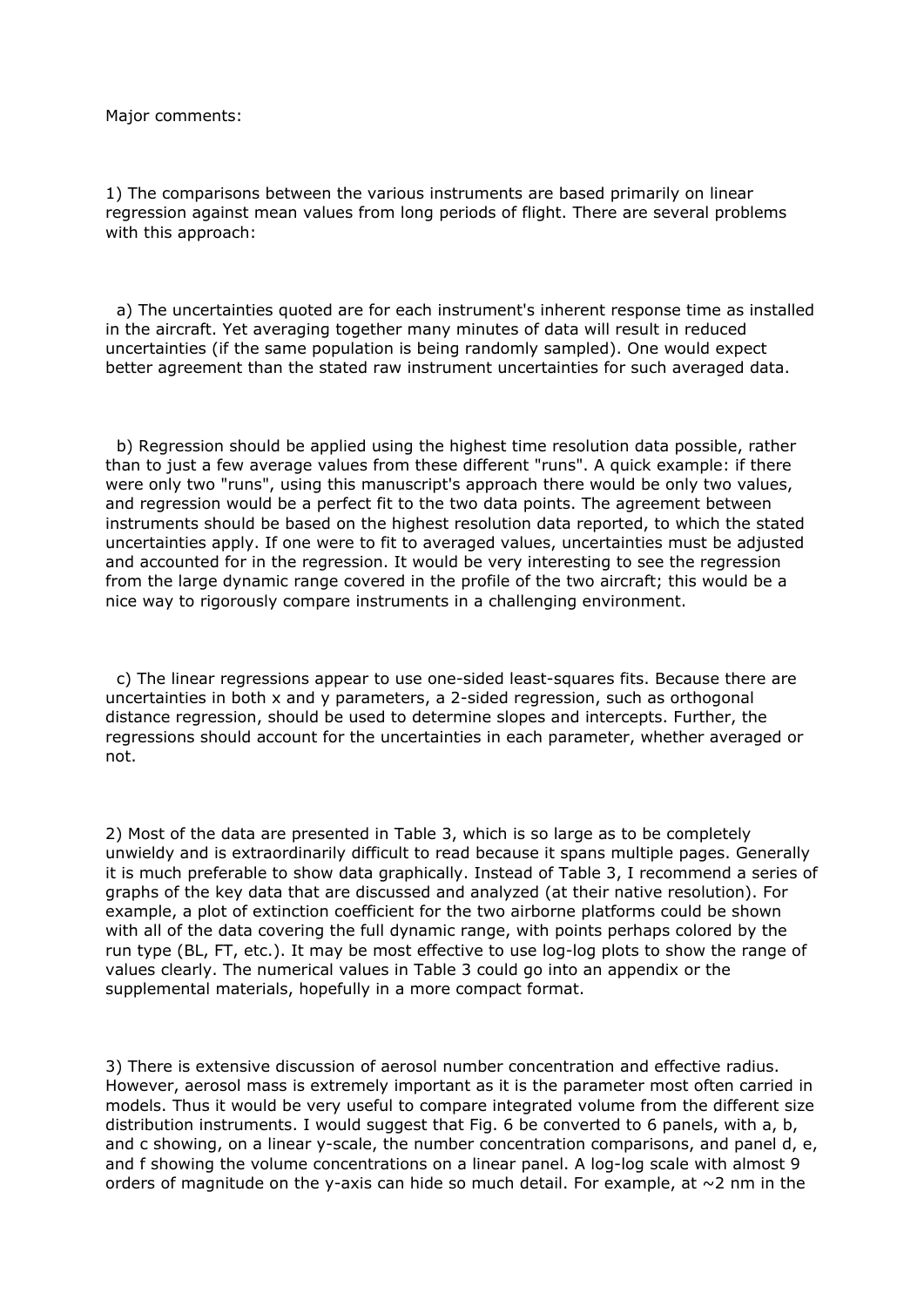current Fig. 6a, there is almost an of magnitude difference between the green line (FAAM PCASP1) and the others. Is this significant? When plotted on a linear scale we can see if this difference is a significant contributor to parameters we care about, such as integrated number or volume (mass).

4) Figure 8. I had trouble understanding Fig. 8b. The y-label say it is the Angstrom exponent of absorption, but the caption says it is that for extinction. Is it derived using Eq. 2 applied to the absorption coefficient values shown in Fig. 8a? If so, why are the markers in 8b plotted at  $\sim$ 460 nm when the closest wavelength pairs are at 470 and 405 nm? Please explain carefully how these values were derived. Also, it would make more sense graphically for these two plots to be side-by-side, to enhance the vertical scaling and make differences more evident.

5) Lines 950-956. The agreement between the AMS on the FAAM aircraft and the ACMS at the ARM site was quite poor, with factors of 3-4.5 difference. These data should be shown in Table 3, but are not. Poorly agreeing data can be just as important as data that agree well, so please show the values if they are part of a project data archive and not rejected for quality-controlled reasons independent of this comparison.

Minor comments:

1) Abstract. The data are described multiple times as agreeing "well". This should be changed to a more quantitative statement, such as "the data agreed within combined experimental uncertainty", if this is the case when the comparison is made at time resolutions for which the stated uncertainties are valid (see comment 1b above).

2) Line 186. Need period after "Beer's Law"

3) Line 217. Two periods.

4) line 249. Change "dependant" to "dependent", here and elsewhere.

5) Line 255. I don't understand this sentence. Please clarify.

6) Line 268. Do "rear" and "front" instruments refer to PSAPs or nephelometers?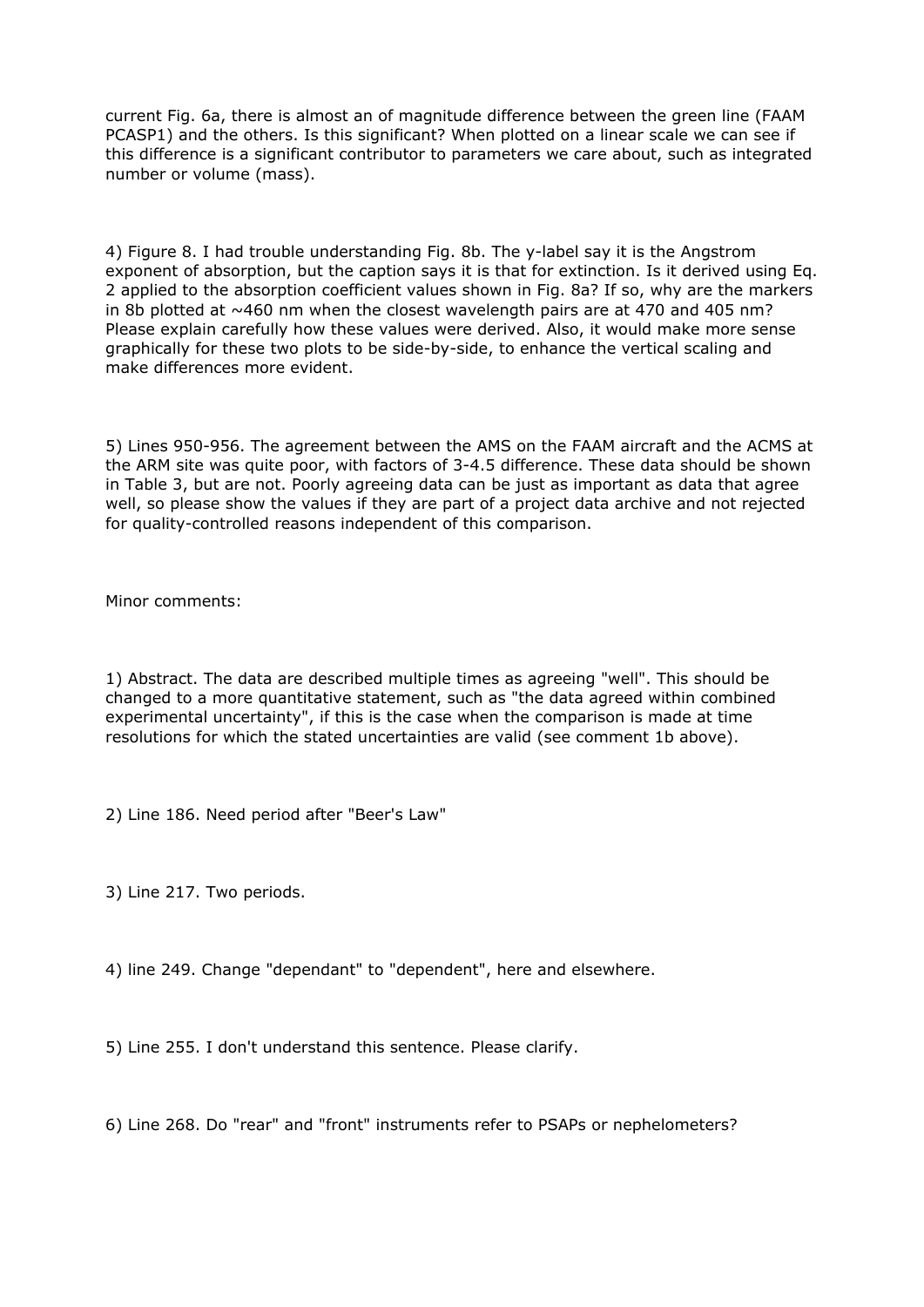7) Line 283. Please state the flow rates to each optical instrument.

8) Line 379. What are representative uncertainties for the absorption coefficient determined from the CAPS PMSSA instrument?

9) Line 397. Moore et al. (2021) provide a thorough analysis of refractive index sensitivities for the UHSAS.

Moore, R. H., Wiggins, E. B., Ahern, A. T., Zimmerman, S., Montgomery, L., Campuzano Jost, P., Robinson, C. E., Ziemba, L. D., Winstead, E. L., Anderson, B. E., Brock, C. A., Brown, M. D., Chen, G., Crosbie, E. C., Guo, H., Jimenez, J. L., Jordan, C. E., Lyu, M., Nault, B. A., Rothfuss, N. E., Sanchez, K. J., Schueneman, M., Shingler, T. J., Shook, M. A., Thornhill, K. L., Wagner, N. L., and Wang, J.: Sizing response of the Ultra-High Sensitivity Aerosol Spectrometer (UHSAS) and Laser Aerosol Spectrometer (LAS) to changes in submicron aerosol composition and refractive index, Atmos. Meas. Tech., 14, 4517–4542, https://doi.org/10.5194/amt-14-4517-2021, 2021.

10) Line 393. Although this is described in more detail in Wu et al. (2020), please provide a succinct explanation for why an empirical correction factor is needed for the SMPS, when it's quite a fundamental instrument.

11) Line 403. Perhaps just state "with updated electronics" rather than "with SPP200 electronics". Or explain what SPP200 means.

12) Line 417. Change "bin dimensions" to "bin boundary diameters".

13) Line 418. The underwing PCASP is not only not adjusted for the "absorbing characteristics" of the BBA, but it's in general not adjusted for any varying refractive index, including water. This could make a significant sizing difference with in-cabin spectrometers.

14) Line 641. What are linear regression "sensitivities"?

15) Line 664. Data taken at or below detection limit are also of use, and should be plotted as suggested in comment 1b above.